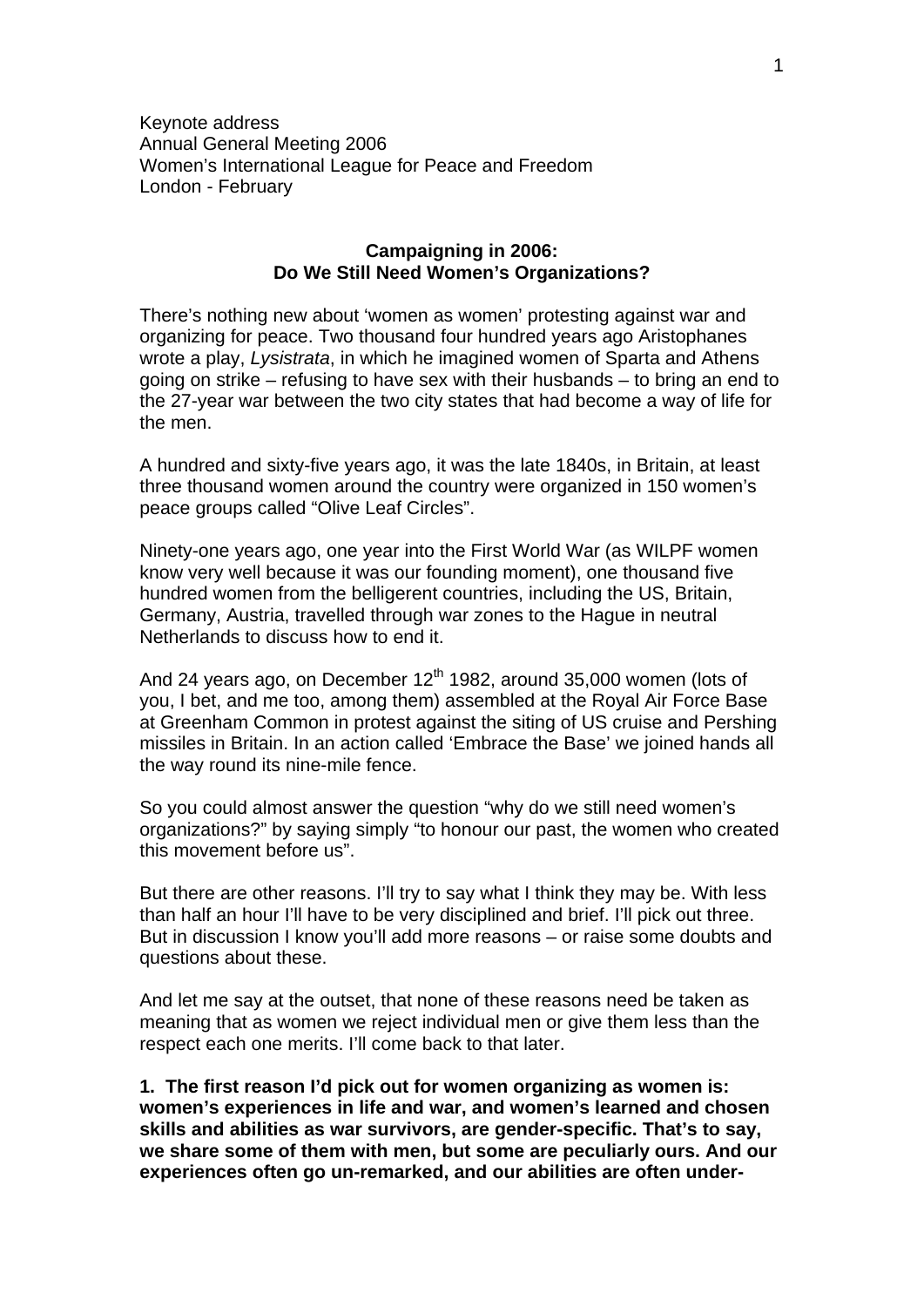#### **valued.** *We* **are the ones most inclined to re-state them, acknowledge and respect them.**

A small proportion of women serve in war as soldiers – in this they share something with men, although their experience as women-soldiers will never be identical with men's. A far greater number of women experience war as 'civilians', that mass of ordinary people who are more and more the principal casualties. Women in their young and middle years unavoidably have responsibility, even more in war than in peace, for the elderly and the children of both sexes. They are the ones who struggle to maintain everyday life, in devastated homes, in migrant shanty towns, or in refugee camps.

Or in Yarlswood Detention Centre in Bedfordshire, where last month I had the privilege to meet a woman from the Congo (DRC), who for five months has been trying to make that prison behind razor-wire into home for her 19-month old daughter, while under threat of deportation to face again the death she narrowly escaped from.

Women are peculiarly vulnerable in war because of the predatory way men and armies regard their bodies and sexuality. As Colombian women put it, women are *botín de guerra*, booty of war. Some are seen as the property of one 'side' in the conflict – in Colombia you may be seen as a woman 'of the paramilitaries' or 'of the guerrilla'. 'Your' men can be humiliated and punished through your rape. Or you are simply seen as available for any man's use and disposal.

When the world does notice women's vulnerabilities, it's often to exploit them: as in sensational headlines about rape, or in justifying war against Islamic countries as being about 'liberating' women.

*Organizing as women, we can give our full attention to these experiences and state them clearly to each other, to the wider movements we're part of, and our governments and international agencies.* 

I mentioned women's chosen and learned skills and capabilities. Women are often the quickest to resume contact with the 'enemy' side. The Croatian town of Gornji Vakuf was split down its main road into Muslim and Croat sides as Bosnian society was torn to pieces by extreme nationalists in 1993 and 4 . A year after the ceasefire the respective gangs of armed men were still maintaining a line of separation through the town. Nobody dared to cross it. Until two women, Nermina, so-called Muslim, and Pavka, so-called Croat, old friends, decided to rediscover each other and the two of them set up a women's centre right on the front line.

Women are often the ones pressing for ceasefires and guarding the peace. It was Liberian, Sierra Leonean and Guinean women of Marwopnet, the Mano River Women's Peace Network that flew between Monrovia, Freetown and Lomé, demanding interviews with their state presidents, telling these important men "talk, now". It's women like Yasmin Yusu-Sherriff and Nana Pratt and Rosaline M'Carthy of Marwopnet that, now the fighting has stopped,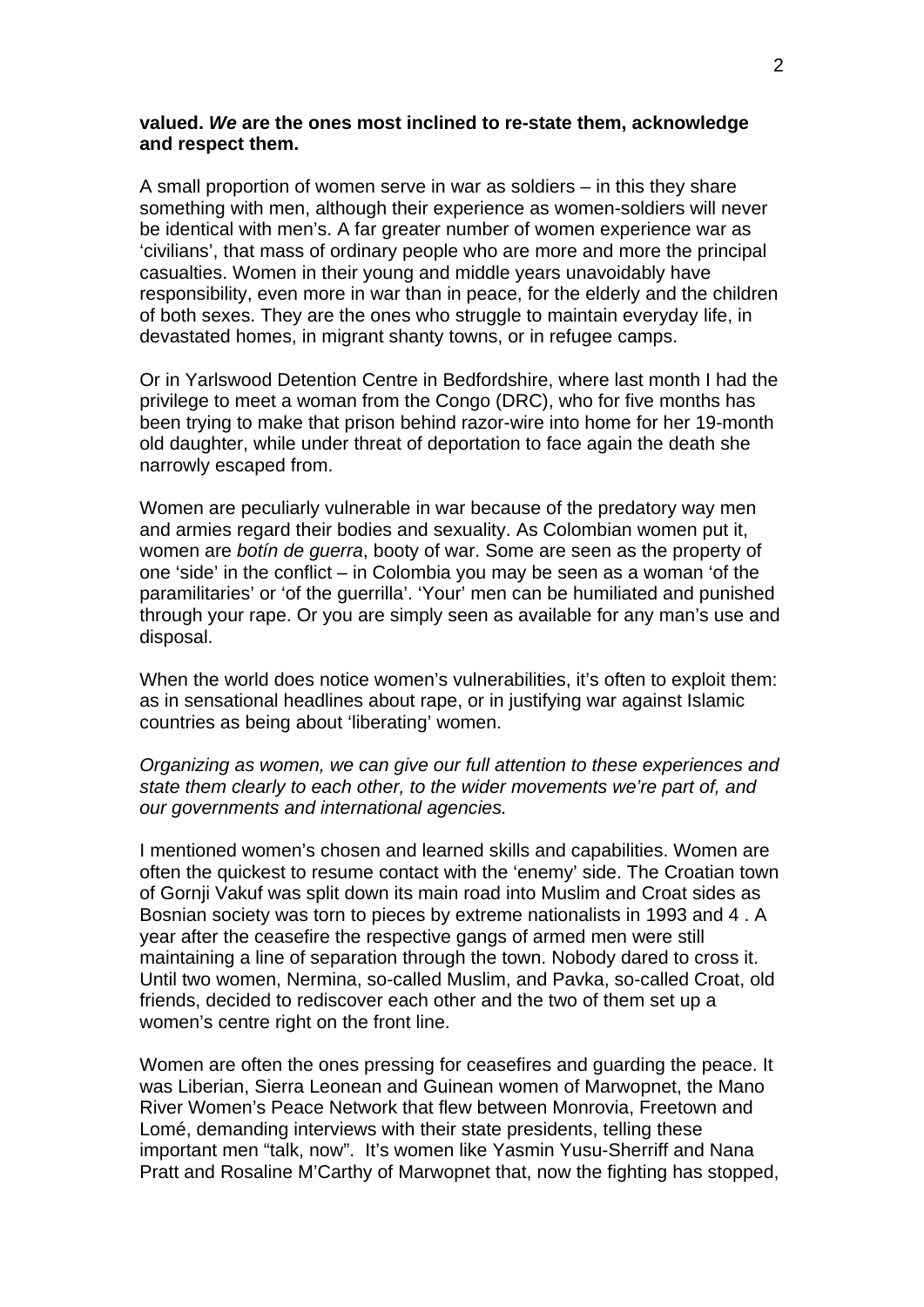trek to the furthest reaches of Sierra Leone to organize local women into an early warning system, to report on any movement of men, drugs and weapons across the border, to protect against any resumption of that atrocious war.

You could say that the UN Security Council in resolution 1325 has now recognized these woman-specific experiences and capabilities. And that's true. But it was precisely a long, slow, huge movement of women that achieved it. The mobilization began with women attending the UN world conferences of women, the hundreds of women who gathered in the 'peace tents' at Nairobi and Beijing. It was picked up by women in international NGOs, including WILPF, who pressed it on some feminists in the UN departments, and others in government missions in New York. And we could think of the lone woman member of the Security Council, Ambassador Patricia Durrant of Jamaica was there during the crucial debate on October 24 2000. Her dignified presence made absolutely impossible any sneering or belittlement of women's issues by the men of that very masculine and authoritative body.

In the NGO Working Group that lobbied for 1325 and now works hard for its implementation, WILPF, which played a key role, and the Hague Appeal for Peace, were the only ones whose reason for existence was opposition to militarism. And WILPF was the only one that actually named itself feminist. In my view that combination was the real winner – and it's a powerful precedent for women organizing as women against war.

When the world notices women doing work for peace they often 'naturalize' it and say 'men have always made war, women are born peacemakers'. That is a stereotyping that reduces women to our bodies (again). But worse it's a fatalism that makes the continuation of war seem inevitable.

*Women organizing as women can make clear that when women demonstrate skills of conciliation it's because they've learned them, often at great cost. And when women work for peace it's a political choice.* 

# **2. A second reason for organizing as women in women's organizations is that it's always valuable to create a few women's spaces in a world overwhelmingly shaped by men, and in social movements in which men's voices command most attention.**

It's axiomatic that in mixed organizations men, through their numbers, their habituated expectations and their style of behaviour, make it difficult for women to contribute their skills of leadership. Time and again in the 80,000 miles I've travelled in the last two years I've met women (women in Italy, in Spain, in India, you name it), who've said: 'the mixed movement never give us space on the platform'. They also say the style of the left-led movements against war are alienating to them – the brutality of the imagery (lynching Blair and Bush), the emphasis on enmity (anti-US rhetoric), the mass-produced and repetitive yelled slogans.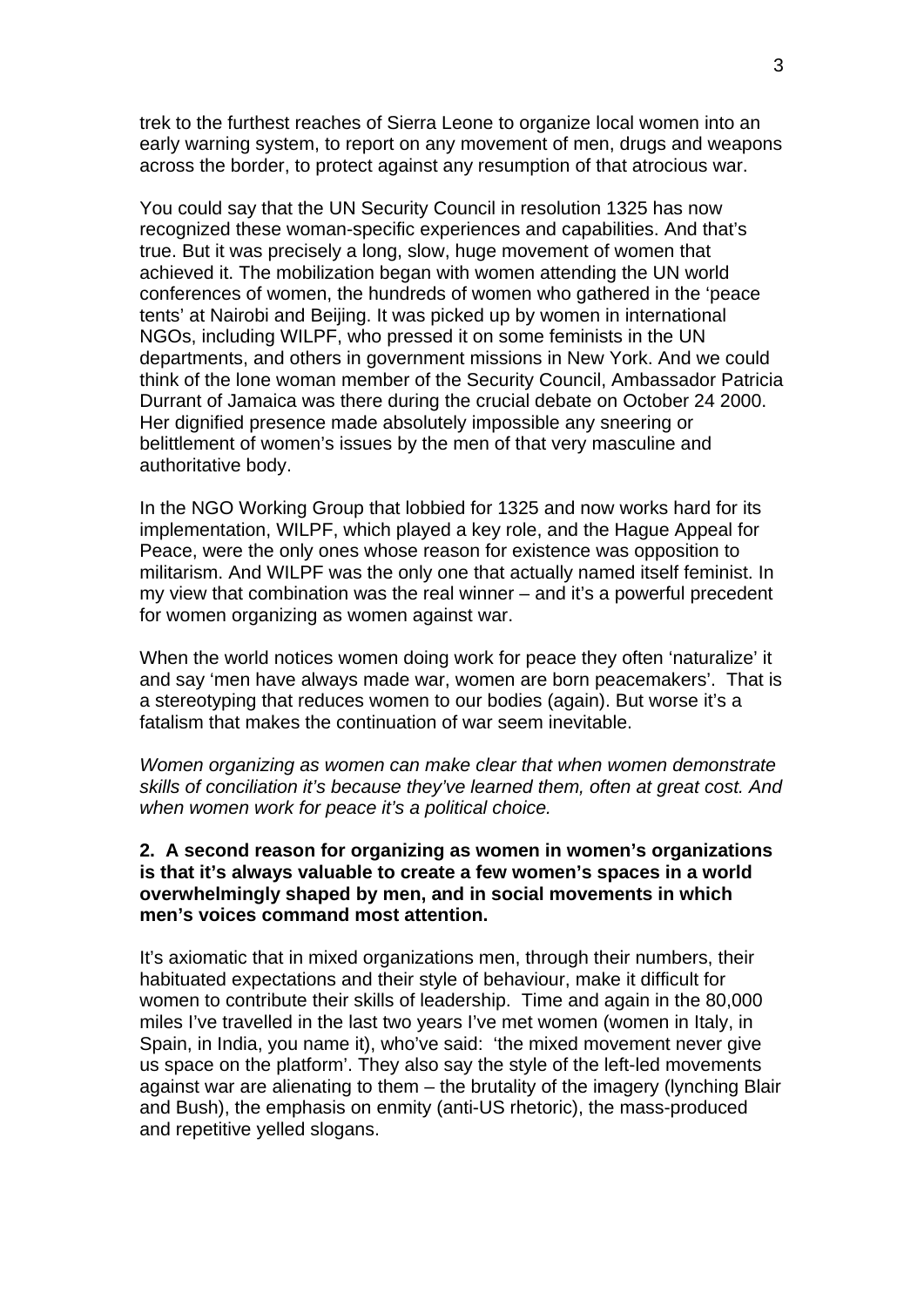Often the big alliances like Stop the War Coalition here, or United for Peace and Justice in the US, involve dubious and incautious partnerships. We've all been on rallies where as women we felt uncomfortable alongside religious fundamentalist groups who, we know full well, in other contexts want to stifle women's self-expression. And I remember being on a march against the bombing of Belgrade in 1999. We were Women in Black, opposing both ethnic cleansing and the NATO bombing. On that left-led demonstration, we found ourselves alongside Serb nationalists promoting Milosevic. The first speaker in Trafalgar Square who criticized the Serb nationalist regime *as well as* criticizing NATO, was shouted down. The organizers did nothing to assert our right to be against both kinds of aggression.

*By creating women's spaces in the movement we're able to work more carefully and intelligently on our agendas.* We can be more wholistic – hang onto a respect for women and for difference, respect for 'others', even supposed 'enemy' others, seeing that as intrinsic to our aim of ending war.

*We can build meaningful, not merely rhetorical, alliances* – as in the working partnership I'm so proud of today between WILPF, Women in Black, the Iraqi women of Act Together, and Women Living Under Muslim Laws, Code Pink and other like-minded groups, learning from each other.

*We can choose a prefigurative non-violence in our activism, our gestures and our words.* By prefigurative I mean what the Spanish call 'coherencia entre fines y medios' - I've learned a lot about it from Spanish women - giving your activism the quality of the world you're striving to achieve.

Women's methodologies of resistance aren't passive. Women are creative in their use of symbolism. Sewing a quilt for instance to symbolize multiplicity and connectedness. The women of the East Asia – US – Puerto Rico Network of Women against Militarism come from Japan, South Korea, Hawaii, the Philippines, the USA and Puerto Rico. They run a well-informed and tough-minded campaign against US military manipulation of politics in their countries and the damaging presence of US bases in their region. They struggle with military prostitution and contamination of their lands by heavy metal toxins. But what I remember most about our week of meetings in Manila is the colourful rituals – South Korean women making costumes of coloured paper, inviting us to join them with their bells and candles. We dressed the trees with messages of peace.

Another method women often choose silence, a positive silence. The women who stand every Wednesday on the steps of the Public Library in New York protesting against Bush's 'war on terror' say:

Our silence is visible…We're silent because mere words can't express the tragedy that wars and hatred bring. We refuse to add to the cacophony of empty statements that are spoken with the best intentions yet may be erased or go unheard under the sound of a passing ambulance or a bomb exploding nearby.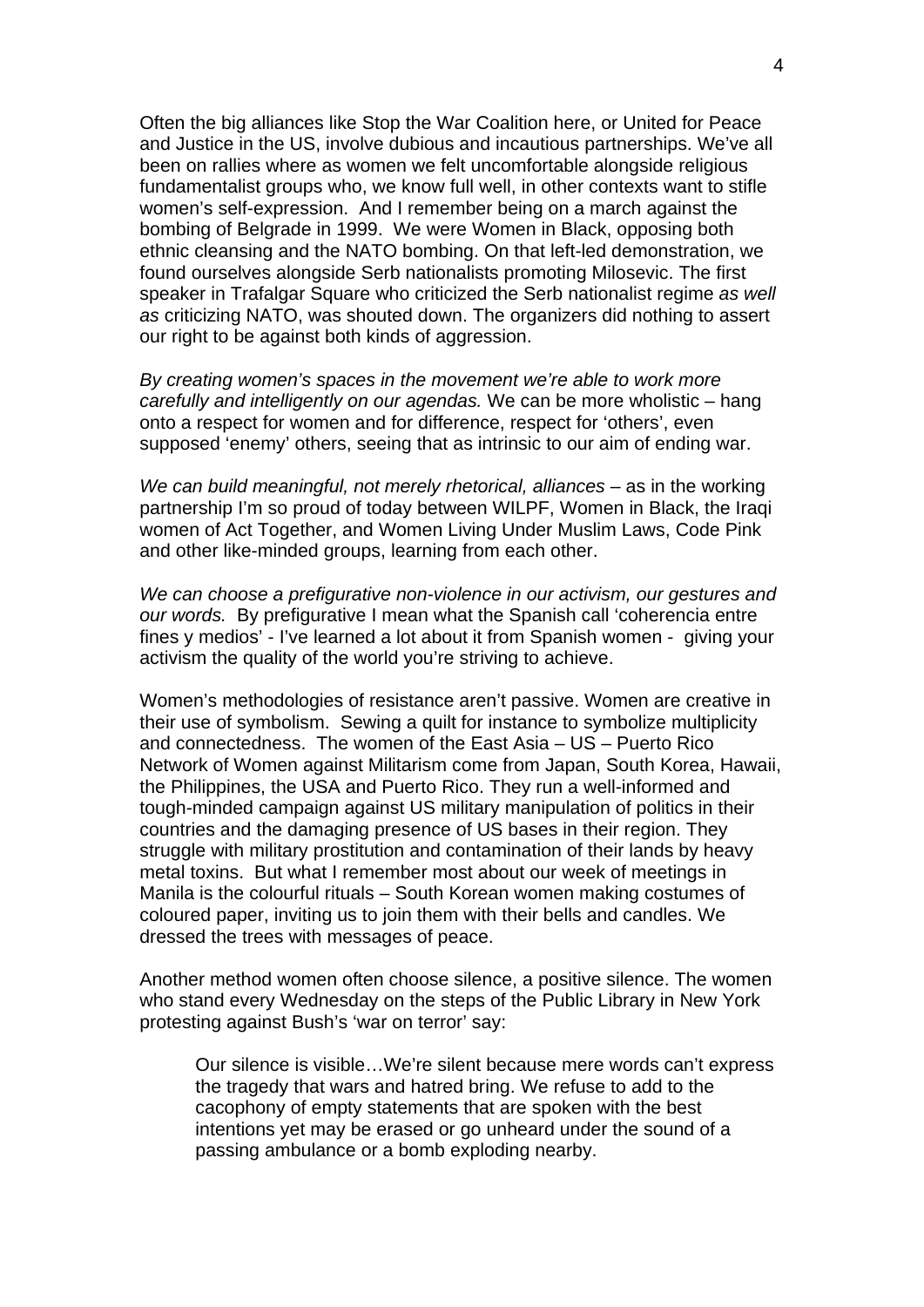One of them is Julie Finch. She used to be a dancer, now she's an actor. She knows from experience that silence can move and touch people. She says:

Our silence means, 'we're not here to argue or debate. This is how we feel. This is our witness. This is like a beginning of healing. This is nonviolent action. This is mediation. Listen to us (if you want to)'.

I think the methods women's organizations exemplify are useful in drawing more people into antimilitarist activism than might otherwise be the case. Some of us are lucky - but so many women's lives are a struggle with men to be heard, to be respected and valued. To feel equal and safe. I remember learning from Joanna Vance – she ran the "Women into Politics" project in Belfast - how simply walking through the door of a women's community association, a safe women's space in that warring working class city, could turn out to be a route to political self-expression for women whose lives till then had told them 'politics, like the gun, is for men'.

# **3. But now to the third reason I would stress for women organizing as women against war. Women have a unique theory to guide our practice. It's called feminism.**

I was at a meeting once of international relations theorists. IR is a very manly world, they deal with things like states and war, sovereignty and deterrence. On this occasion Gillian Youngs had brought some thinkers in this discipline together to discuss producing a possible feminist edition of an international relations academic journal. One of them said, 'the trouble with feminists is they have no theory of war'. For a moment it threw me. But later I thought about it. Of course. Feminism is basically a theory of gender as a relation of power. That *of itself* is a theory of war.

I think it goes something like this… Mainstream theories of armed conflict look for its causes in such things as imperialism and resistance, national rights, capitalist expansionism, competition for resources, the clash of civilizations, conflicting ideologies, and so on. Feminism also sees those things as at the root of war, but adds an understanding of power that cuts horizontally across all of them, amplifies them, puts flesh on them, makes them more explanatory. It states that a *perennial and universal dimension of power is gender power. Difference between men and women is expressed as dominance. Gender relations are among the causes of militarism and war. In particular there's a connection between masculinities and war.* 

Even though it's still not comfortable to say this, it isn't a new thought. Just over two centuries ago Mary Wollstonecraft wrote "Every military corps is a chain of male despots, crawling for rank and power." She believed militarism threatens women in particular by reinforcing masculine habits of authority.

In 1938, sixty-eight years ago, Virginia Woolf wrote a polemic against patriarchy and its prediliction for nationalism and war. "Scarcely a human being in the course of history," she wrote, "has fallen to a woman's rifle; the vast majority of birds and beasts have been killed by you, not by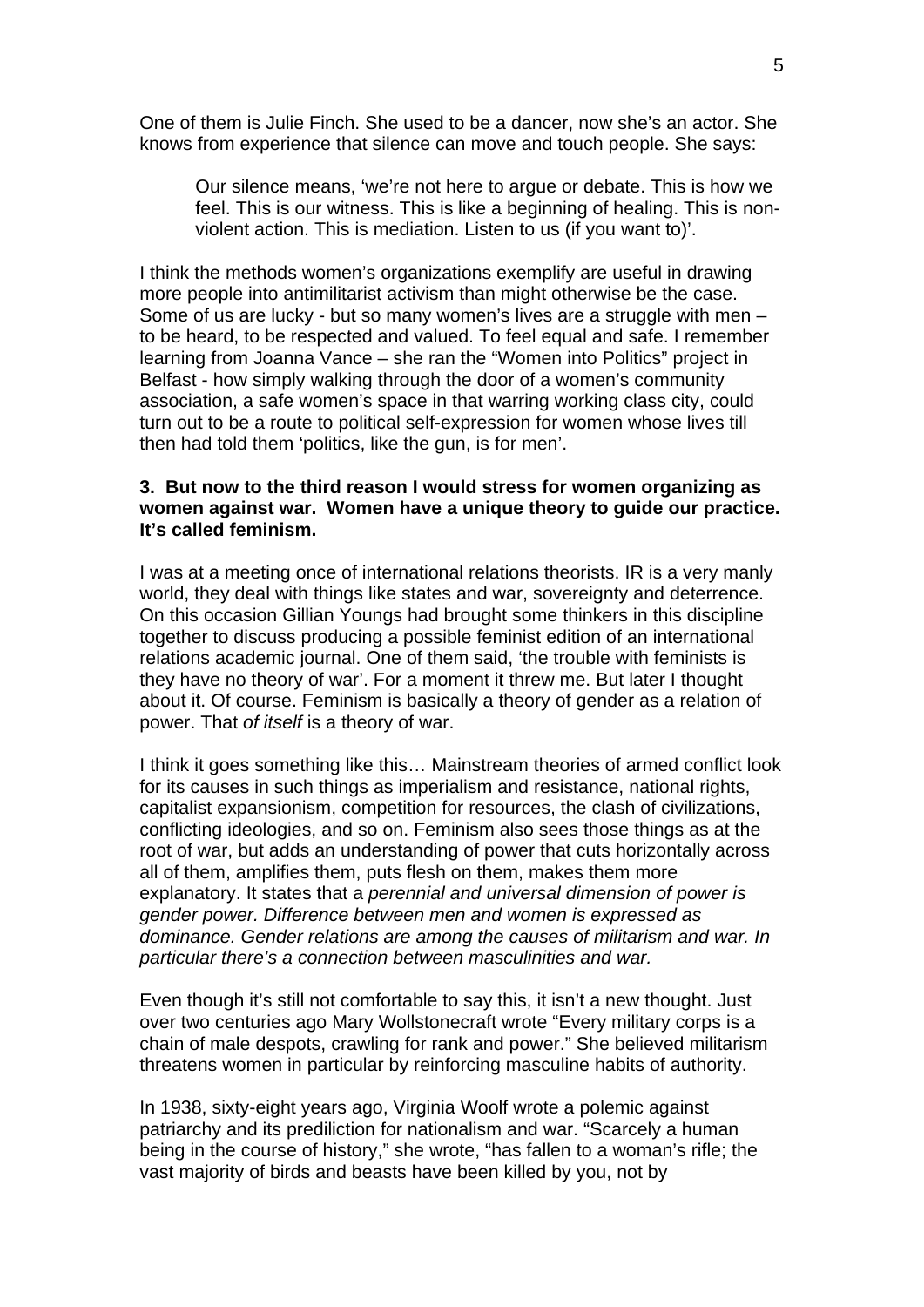us…Obviously there is for you some glory, some necessity, some satisfaction in fighting which we have never felt or enjoyed."

But to get beyond the polemic, to see the matter in perspective, I think it helps to go back in time – a long way back. All societies, from the beginning of settled agricultural life in the late neolithic period, are characterized by a social differentiation of human beings along three important dimensions:

- differences of property and wealth we might call it class;
- differences of tribe or race today we might call it ethnicity;
- and differences based on sex and reproduction we call it gender.

Archeological and historical research has taught us about the early civilizations of the eastern Mediterranean, in the fourth and fifth millennium before the Christian era, where it's possible to see these differentiations gradually becoming significant and institutionalized differences of power. As agriculture began to produce surpluses, wealth was accumulated more and more at the cost of others' labour power and those others had to be coerced. Additional and more controllable labour was acquired through raiding and warfare, enslaving neighbouring peoples. But the first appropriated labour – in terms of work, sexual services and reproduction, in the institution of the family and that of slavery - was that of women, who came to be considered as men's property.

(I'm not going to say anything here about feminist theories that the early neolithic and paleolithic had been societies in which women had more authority and respect. Those books are a great read. I hope they're true!)

So these differentiations, differences that were converted into imbalances of power, hierarchies of class and 'race' and gender are not just the invention of sociologists in the 1960s. And their 'intersectionality' as it's now called, isn't just a postmodern notion of the 1990s. These dimensions of power were intimately related from the earliest times. Their medium was violence – interpersonal violence, structural violence, inter-state warfare. Doesn't it make absolute sense that WILPF today doesn't limit its focus to war, but includes economic injustice and poverty on the one hand, and racism on the other?

To take a swift leap to more recent history. War has persisted, its technologies developing with the centuries. Class relations persist – though the wealthy classes are now less aristocratic than capitalist. The dividing lines of race or culture are still markers for hatred. Today they persist as a hierarchy of nation states, and inside them as relatively powerful majorities and powerless minorities. Patriarchy has persisted, it's surprisingly resilient, but in new forms. Well, old forms too. Did anyone see that photograph on the Guardian Eye Witness double-spread in September last year? It was a group photograph of 159 presidents, prime ministers kings and princes at a world summit of the United Nations. Among the massed ranks of men, if you looked very carefully you could pick out eight women. Stunning. Not that the Guardian commented on the gender dimension of the photo – that was taken for granted.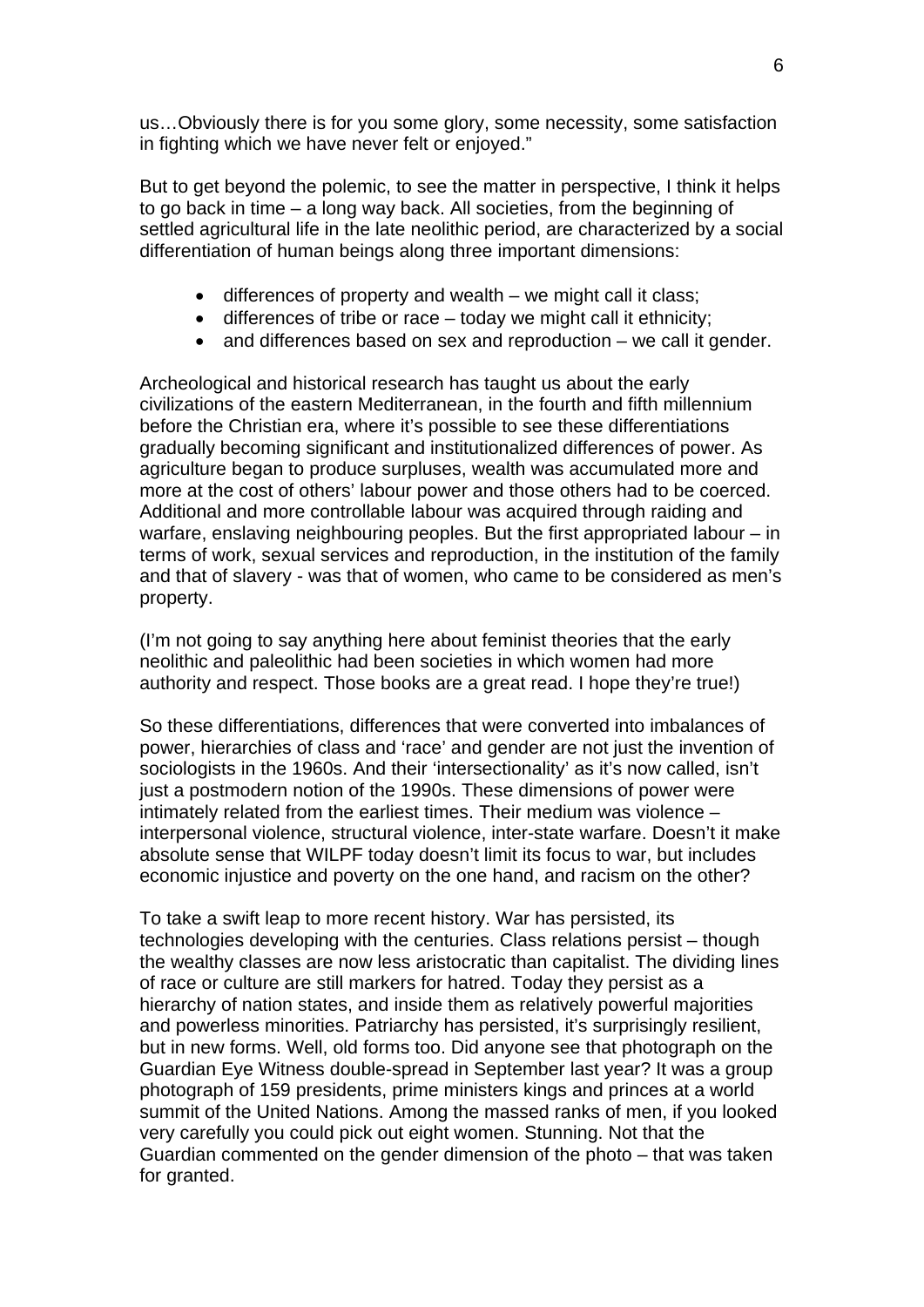If you took a photo of the 159 most powerful people in the capitalist corporations the outnumbering of women by men would be the same or greater. But the point is never really numbers. The point is relations and processes.

Patriarchy is a social system, a structure and also an ideology. Its reproduction from year to year and age to age is achieved through cultural processes. Consciously masculine cultures, cultures in which manhood is shaped in particular forms by men in interaction with each other, are the engine of patriarchy. Vital to patriarchy are cultures in which each generation of men learns to be authoritative and combative, each generation of women learns to be self-effacing, to put men and responsibility for others before themselves. The clamour of the boys' school playground. The banter of pub and club. Pornography. The army barracks. Sport – take football fan clubs. (I've just read a serious book by James McBride about the relationship between sport, violence and war. It has the shocking title "War, battering and other sports: the gulf between American men and women"!)

Oh yes, and lets not forget the culture that thrives in the offices and laboratories of the intellectuals and scientists that develop nuclear weapons and nuclear strategies. Carol Cohn has made a stunning study as a participant observer in such a place. She worked with them. She had to learn the language. And she's written about how nuke-speak is man-speak, even lad-speak. How megatons of explosive are explicitly equated with masculine potency, how non-proliferation treaties are for wimps.

These are some of the various and many places in which war is daily made thinkable and do-able. They are cultures that legitimate violence in boys and men, devaluing the feminine and women. With the rise of an oppositional culture of human rights, and women's rights, this has become an embarrassment in some quarters. But it persists as overwhelmingly the prevalent schema.

Patriarchy and its masculine cultures are a good source of support for nationalism – because cogent national identities that can outface rival nations are characterized by strong gutsy patriotic men - and women who are loyal to them. Patriarchy is also a mainstay of militarism, which has a bottomless appetite for manly leaders and a rank-and-file of men who've been brought up to respect their authority and know that it's honourable to kill and die for one's country.

This is why some women prefer to separate themselves from men – with whom they are intimately connected in most phases and spheres of everyday life – when organizing against war and indeed on other issues where gender relations are involved. We need, some of us, to stand back and feel free to question the connection between violence and today's gender cultures and a too-long-lived system of male dominance. Where else and how else can we generate a women's counter-culture, a rebellious and disloyal femininity that refuses to be the 'better half' of the conventional gender dyad?